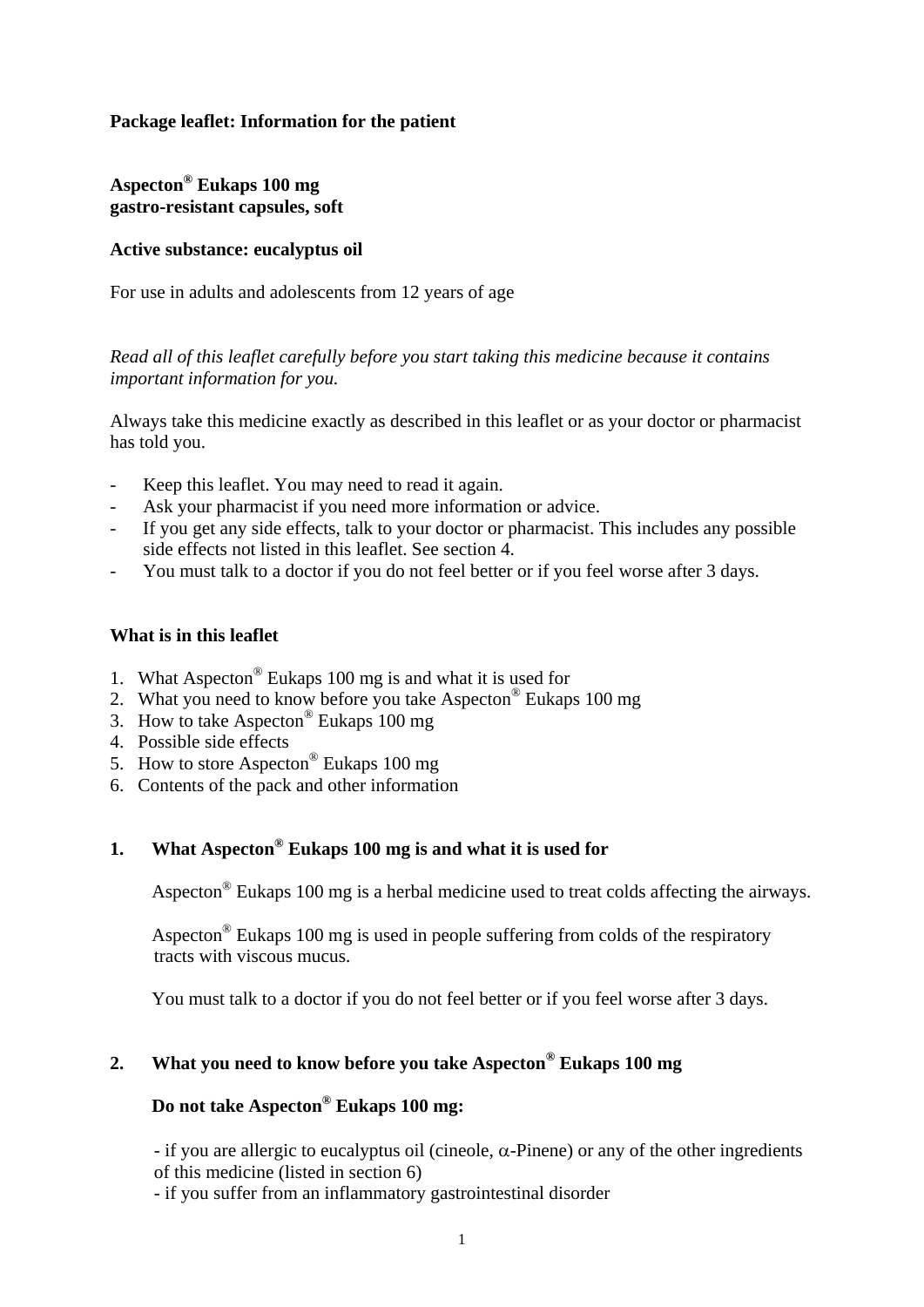- if you suffer from an inflammatory biliary tract disorder - if you suffer from a severe liver disease. Children under 12 years of age must not take Aspecton® Eukaps 100 mg.

### **Warnings and precautions**

Talk to your doctor or pharmacist before taking Aspecton® Eukaps 100 mg.

 Seek medical advice if your symptoms last more than three days or worsen or you experience shortness of breath, fever, purulent or bloody sputum.

# **Other medicines and Aspecton® Eukaps 100 mg**

 Tell your doctor or pharmacist if you are taking/using, have recently taken/used or might take/use any other medicines.

 Medicines taken at the same may affect the effect of one another. Eucalyptus oil and its primary component cineole stimulate the enzyme system in the liver that breaks down foreign substances. Therefore, it cannot be ruled out that it might weaken and/or shorten the effect of other medicines. Cineole, which is the primary component of eucalyptus oil, is known to have such an effect on antiepileptic medications as well as soporifics and painkillers (barbiturates, pyrazolones).

 Studies on Aspecton® Eukaps 100 mg regarding possible interactions are not available to date.

#### **Pregnancy and breast-feeding**

 If you are pregnant or breast-feeding, think you may be pregnant or are planning to have a baby, ask your doctor or pharmacist for advice before taking this medicine.

 The widespread use of eucalyptus oil as a flavouring and orientative animal studies have not yet produced any evidence to suggest risks during pregnancy and when breastfeeding. Out of general safety considerations, Aspecton® Eukaps 100 mg should, however, not be taken during the first trimester of pregnancy.

#### **Driving and using machines**

No special precautions are necessary.

### **3. How to take Aspecton® Eukaps 100 mg**

 Always take this medicine exactly as described in this leaflet or as your doctor or pharmacist has told you. Check with your doctor or pharmacist if you are not sure.

#### **Unless prescribed otherwise by your doctor, the recommended dose is:**

 Adults and children over 12 years of age take 1-2 capsules Aspecton® Eukaps 100 mg 3 times daily.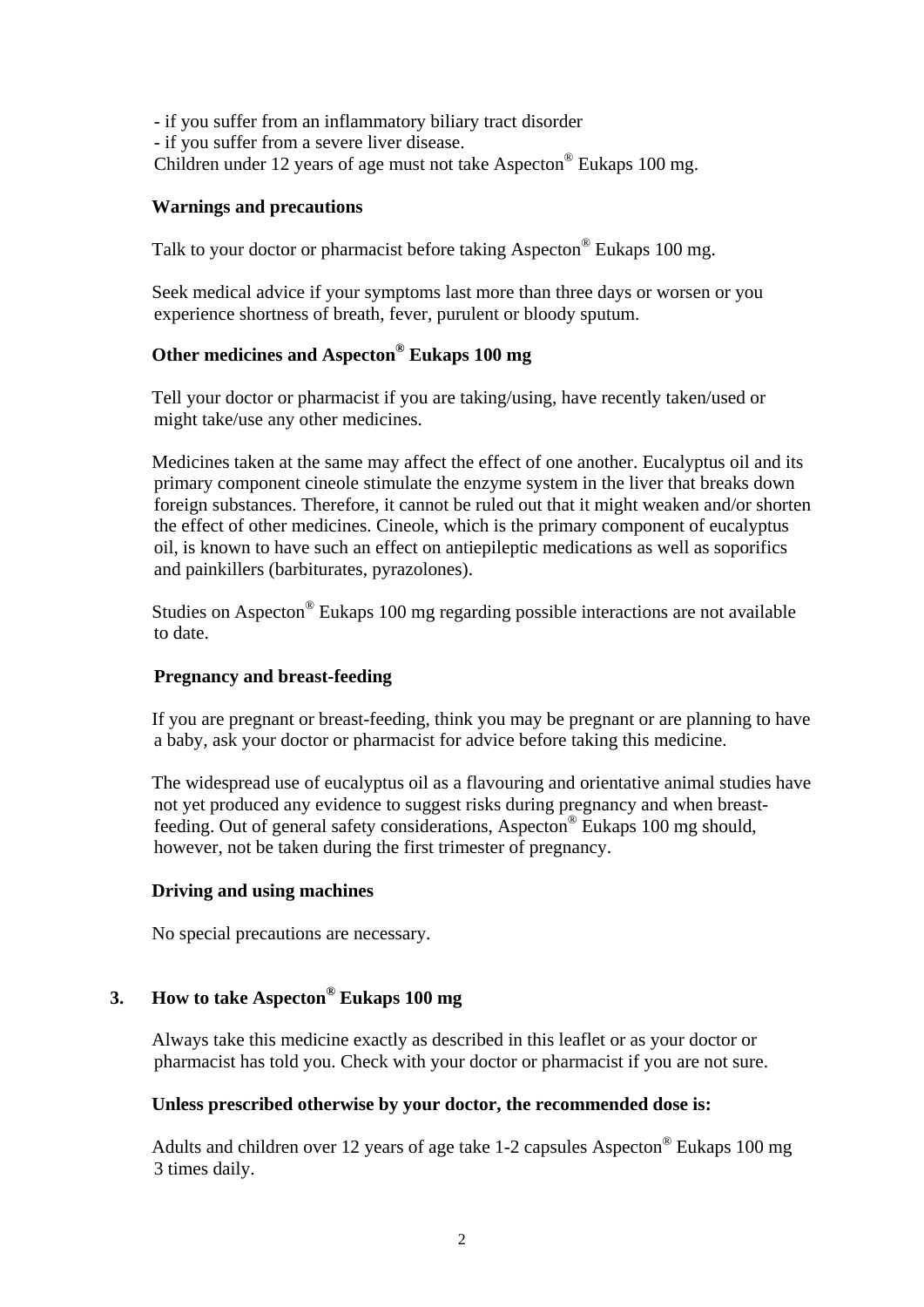### Method of administration

 The capsules should be taken half an hour before a meal without chewing, with plenty of liquid (e.g. a glass of water), which, however, must not be warm.

Talk to your doctor or pharmacist if you think that the effect of Aspecton<sup>®</sup> Eukaps 100 mg is too strong or too weak.

### Duration of administration

You must talk to a doctor if you do not feel better or if you feel worse after 3 days.

# **If you take more Aspecton® Eukaps 100 mg than you should**

When taking Aspecton<sup>®</sup> Eukaps 100 mg, please follow the maximum amount stated in the dosing instructions or the dose prescribed by your doctor. If you accidentally take one or two capsules too much, this usually does not result in any negative effects. However, significant issues (e.g. vomiting, abdominal pain, lightheadedness, trouble breathing) may develop if considerably more is taken. In such a case, contact your doctor even if no issues have arisen yet. This applies in particular if a small child has ingested a major amount of Aspecton® Eukaps 100 mg. In case of an overdose, do **not** drink milk or any alcohol. These drinks may increase the resorption of the active substances of Aspecton® Eukaps 100 mg into the blood.

### **If you forget to take Aspecton® Eukaps 100 mg**

Do not take a double dose to make up for a forgotten dose.

 If you have forgotten to take a capsule at the scheduled time, take the next capsule at the next scheduled time. You can also take the missed capsule if there are still a few hours between this and the next scheduled dose.

# **If you stop taking Aspecton® Eukaps 100 mg**

 Treatment with Aspecton® Eukaps 100 mg can be interrupted or continued at any time without any specific measures being required.

 If you have any further questions on the use of this medicine, ask your doctor or pharmacist.

### **4. Possible side effects**

 Like all medicines, this medicine can cause side effects, although not everybody gets them.

The stated frequencies of the side effects are based on the following categories:

Very common: may affect more than 1 in 10 treated Common: may affect 1 to 10 in 100 treated Uncommon: may affect 1 to 10 in 1,000 treated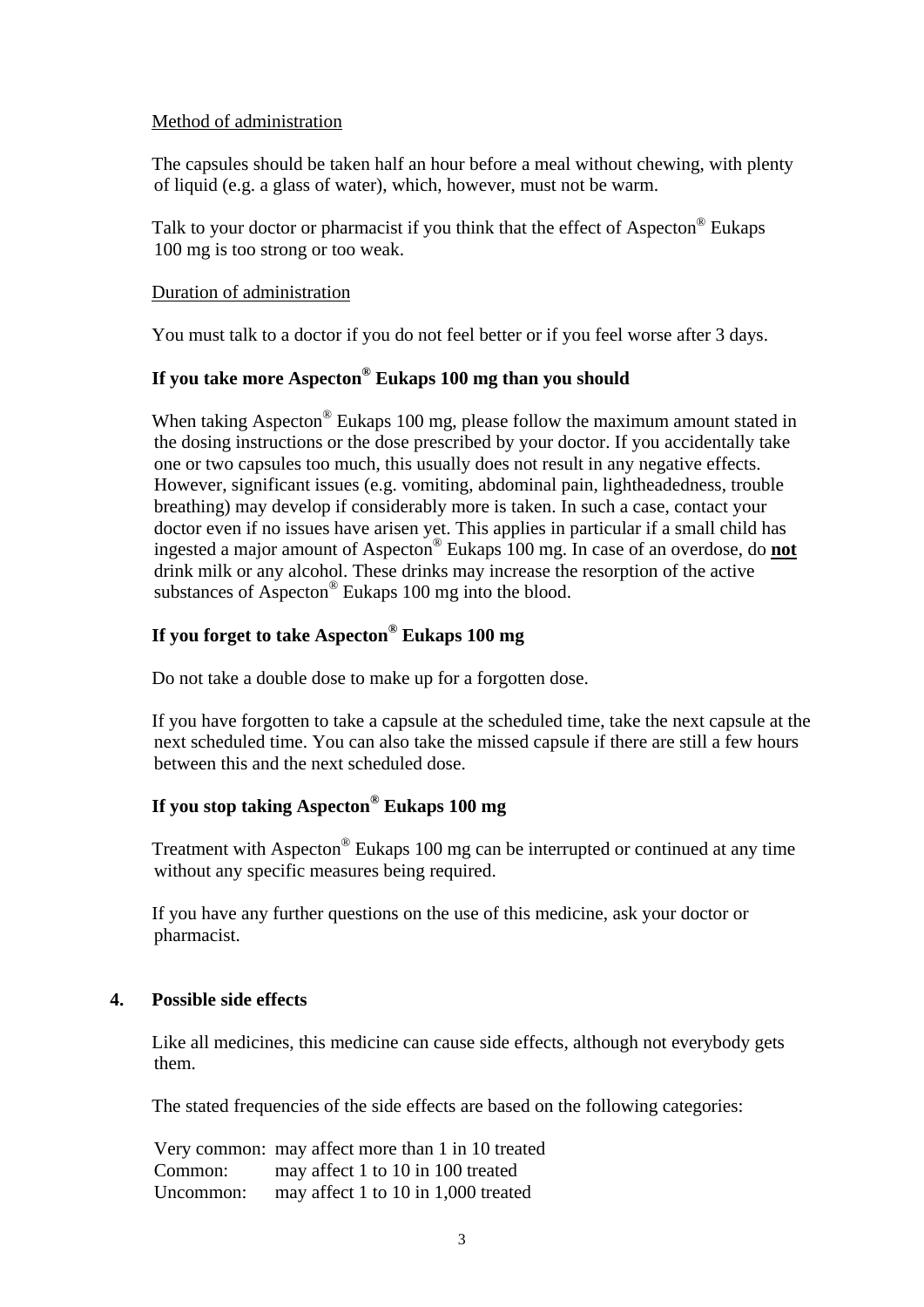| Rare:      | may affect 1 to 10 in 10,000 treated        |
|------------|---------------------------------------------|
| Very rare: | may affect less than 1 in 10,000 treated    |
| Not known: | cannot be estimated from the available data |

#### **Possible side effects:**

Gastrointestinal disorders: *Rare:* nausea, vomiting and diarrhoea.

General disorders and administration site conditions: *Rare:* hypersensitivity reactions.

#### **Countermeasures:**

If you experience any of the side effects listed above, you should stop taking Aspecton<sup>®</sup> Eukaps 100 mg. Depending on the severity of the gastrointestinal disorder, you might need to consult a doctor.

#### **Reporting of side effects**

If you get any side effects, talk to your doctor or pharmacist. This includes any possible side effects not listed in this leaflet. You can also report side effects directly via the Bundesinstitut für Arzneimittel und Medizinprodukte, Abt. Pharmakovigilanz, Kurt-Georg-Kiesinger-Allee 3, D-53175 Bonn, Website: www.bfarm.de. By reporting side effects you can help provide more information on the safety of this medicine.

# **5. How to store Aspecton® Eukaps 100 mg**

Keep this medicine out of the sight and reach of children.

Do not use this medicine after the expiry date which is stated on the carton and the blister pack after "EXP". The expiry date refers to the last day of that month.

#### **Storage conditions:**

Store in a dry place. Do not store above 25 °C.

#### **6. Contents of the pack and other information**

# **What Aspecton® Eukaps 100 mg contains**

The active substance is eucalyptus oil.

One capsule contains: 100 mg eucalyptus oil.

The other ingredients are: medium-chain triglycerides, gelatin, glycerol 85 %, hydrochloric acid 25 %.